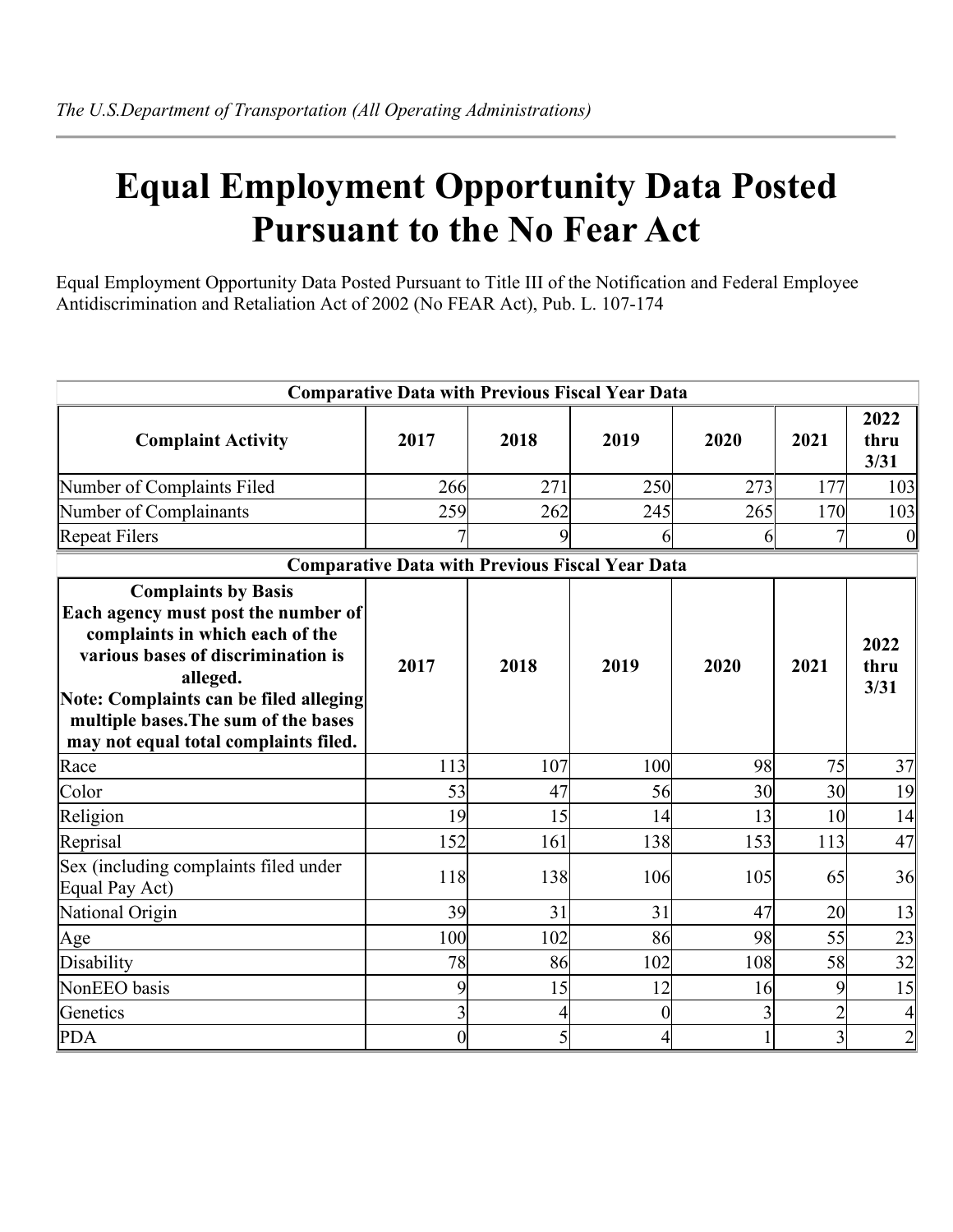|                                   |                                                                                                                                                                                                                                                                                            | <b>Comparative Data with Previous Fiscal Year Data</b> |                  |                |                  |                  |                          |
|-----------------------------------|--------------------------------------------------------------------------------------------------------------------------------------------------------------------------------------------------------------------------------------------------------------------------------------------|--------------------------------------------------------|------------------|----------------|------------------|------------------|--------------------------|
|                                   | <b>Complaints by Issues</b><br>Each agency must post the<br>number of complaints in which<br>each of the various bases of<br>discrimination is alleged.<br>Note: Complaints can be filed<br>alleging multiple bases. The sum<br>of the bases may not equal total<br>complaints filed. Fire | 2017                                                   | 2018             | 2019           | 2020             | 2021             | 2022<br>thru<br>3/31     |
| Appointment/Hire                  |                                                                                                                                                                                                                                                                                            | 13                                                     | 10               | 9              | 9                | 5                |                          |
| <b>Assignment of Duties</b>       |                                                                                                                                                                                                                                                                                            | 29                                                     | 47               | 52             | 52               | 33               | 28                       |
| Awards                            |                                                                                                                                                                                                                                                                                            | 6                                                      | 9                | 6              | 10               | $\boldsymbol{0}$ |                          |
| Conversion to Full Time           |                                                                                                                                                                                                                                                                                            |                                                        |                  | $\overline{0}$ |                  | $\boldsymbol{0}$ |                          |
|                                   | Demotion                                                                                                                                                                                                                                                                                   |                                                        | 3                | 3              | $\overline{2}$   | 3                |                          |
|                                   | Reprimand                                                                                                                                                                                                                                                                                  |                                                        | 17               | 18             | 14               | 9                | 6                        |
| Disciplinary                      | Removal                                                                                                                                                                                                                                                                                    | 5                                                      | 6                | 10             | 5                | 3                | 9                        |
| Action                            | Disciplinary<br>Warning                                                                                                                                                                                                                                                                    | 0                                                      | 16               | 4              | 12               |                  | 8                        |
|                                   | Suspension                                                                                                                                                                                                                                                                                 | 12                                                     | 20               | 17             | 8                | 14               | 8                        |
|                                   | Other                                                                                                                                                                                                                                                                                      | 14                                                     | 15               | 1              | $\boldsymbol{0}$ | 10               |                          |
| Duty Hours                        |                                                                                                                                                                                                                                                                                            | 8                                                      | 10               | 11             | 3                | 9                | 16                       |
| Evaluation/Appraisal              |                                                                                                                                                                                                                                                                                            | 39                                                     | 45               | 33             | 46               | 19               | 17                       |
| Examination/Test                  |                                                                                                                                                                                                                                                                                            | $\overline{2}$                                         | 4                |                | $\theta$         | $\overline{0}$   | 6                        |
| Harrassment                       | Non-Sexual                                                                                                                                                                                                                                                                                 | 151                                                    | 173              | 150            | 164              | 116              | 66                       |
|                                   | Sexual                                                                                                                                                                                                                                                                                     | 16                                                     | 16               | 13             | 16               | 9                |                          |
| Medical Examination               |                                                                                                                                                                                                                                                                                            | 4                                                      | 4                |                | $\overline{0}$   | 8                | 13                       |
| Pay Including Overtime            |                                                                                                                                                                                                                                                                                            | 14                                                     | 26               | 18             | 33               | 12               |                          |
| Promotion/Non Selection           |                                                                                                                                                                                                                                                                                            | 63                                                     | 79               | 70             | 84               | 39               | 26                       |
| Reassignment                      | Denied                                                                                                                                                                                                                                                                                     | 5                                                      | 13               | 11             | 11               | 6                | $\overline{\mathcal{L}}$ |
|                                   | Directed                                                                                                                                                                                                                                                                                   | 11                                                     | 17               | 9              | 11               |                  | $\overline{c}$           |
| Reasonable Accommodation          |                                                                                                                                                                                                                                                                                            | 34                                                     | 33               | 37             | 41               | 20               | 20                       |
| Reinstatement                     |                                                                                                                                                                                                                                                                                            | $\overline{c}$                                         | $\boldsymbol{0}$ | $\overline{0}$ | $\boldsymbol{0}$ | 1                | $\overline{4}$           |
| Retirement                        |                                                                                                                                                                                                                                                                                            | 5                                                      | 5                | 6              | 11               | $\overline{2}$   | 6                        |
| Termination                       |                                                                                                                                                                                                                                                                                            | 25                                                     | 27               | 24             | 32               | 15               | 12                       |
| Terms/Conditions of<br>Employment |                                                                                                                                                                                                                                                                                            | 31                                                     | 37               | 32             | 34               | 19               | 23                       |
| Time and Attendance               |                                                                                                                                                                                                                                                                                            | 16                                                     | 34               | 27             | 23               | 17               | 12                       |
| Training                          |                                                                                                                                                                                                                                                                                            | 22                                                     | 34               | 30             | 22               | 16               | 12                       |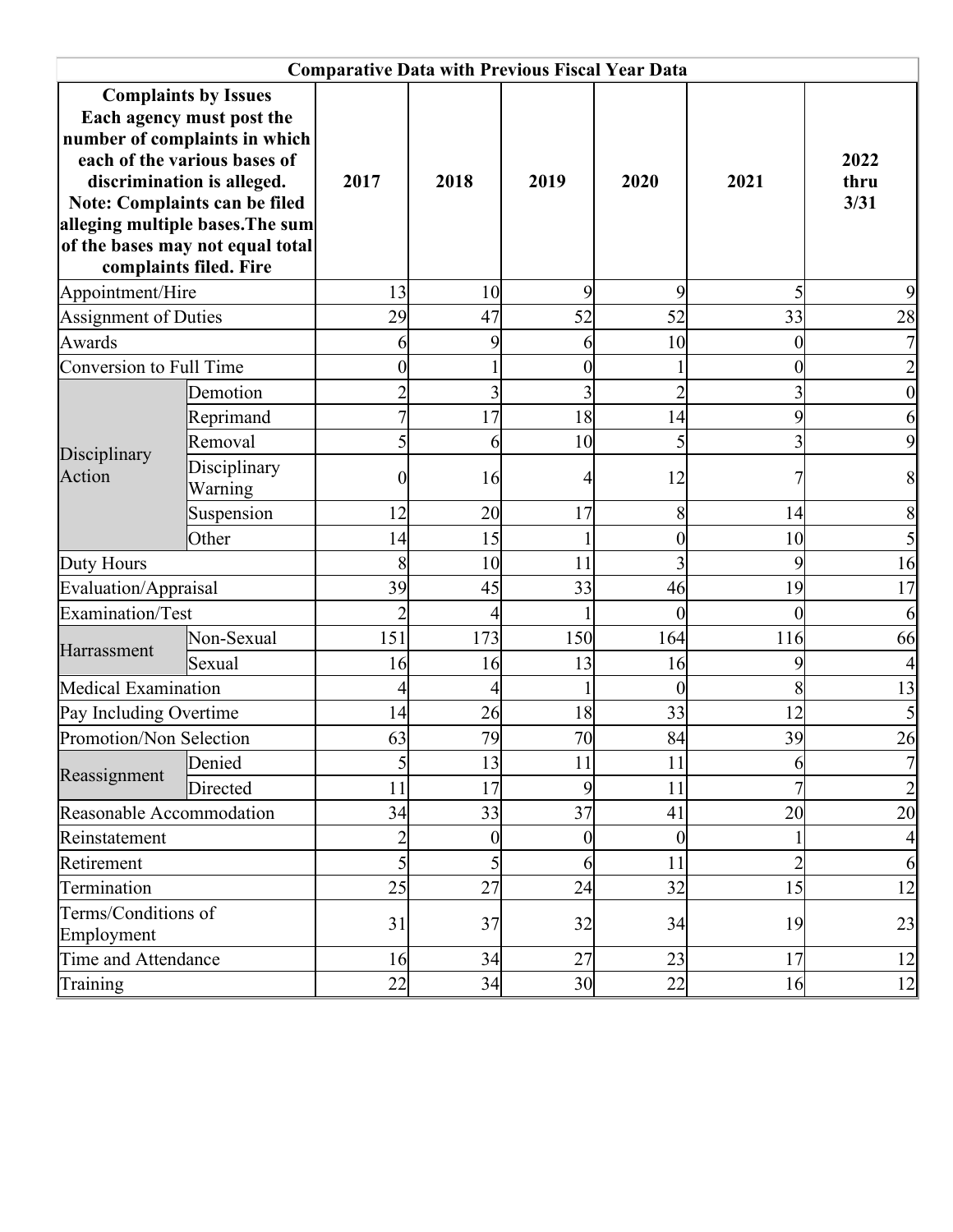|                                                                    |                                                        |        | <b>Comparative Data with Previous Fiscal Year Data</b> |        |        |        |                      |
|--------------------------------------------------------------------|--------------------------------------------------------|--------|--------------------------------------------------------|--------|--------|--------|----------------------|
|                                                                    | <b>Processing Time</b>                                 | 2017   | 2018                                                   | 2019   | 2020   | 2021   | 2022<br>thru<br>3/31 |
| Complaints<br>pending (for any<br>length of time)                  | Average number<br>of days in<br>investigation<br>stage | 166.08 | 183.7                                                  | 218.91 | 298.35 | 299.96 | 319.50               |
| during fiscal<br>year                                              | Average number<br>of days in final<br>action stage     | 85.05  | 56.83                                                  | 67.37  | 64.07  | 161.4  | 313.00               |
| Complaints<br>pending (for any<br>length of time)<br>during fiscal | Average number<br>of days in<br>investigation<br>stage | 158.81 | 191.18                                                 | 257.42 | 305.94 | 293.37 | 288.60               |
| year where<br>hearing was<br>requested during<br>fiscal year.      | Average number<br>of days in final<br>action stage     | 72.03  | 51.8                                                   | 69.86  | 47.44  | 124.48 | 175.09               |
| Complaints<br>pending (for any<br>length of time)<br>during fiscal | Average number<br>of days in<br>investigation<br>stage | 177.62 | 167.41                                                 | 211.29 | 303.39 | 306.04 | 336.67               |
| year where<br>hearing was not<br>requested                         | Average number<br>of days in final<br>action stage     | 98.07  | 64.69                                                  | 62.11  | 82.27  | 247.56 | 381.95               |

|                                         | <b>Comparative Data with Previous Fiscal Year Data</b> |      |      |      |      |                |                      |
|-----------------------------------------|--------------------------------------------------------|------|------|------|------|----------------|----------------------|
|                                         | <b>Complaints Dismissed by Agency</b>                  | 2017 | 2018 | 2019 | 2020 | 2021           | 2022<br>thru<br>3/31 |
| Total Complaints Dismissed by Agency    | 23                                                     | 36   | 43   | 22   |      | $\mathfrak{S}$ |                      |
| Average days pending prior to dismissal |                                                        | 35   |      | 76   | 49   | 1331           | 57                   |
| Complaints<br>Withdrawn                 | Total complaints<br>Withdrawn by<br>Complainants       | l 5  | 12   | 13   | 20   |                | $\overline{2}$       |

| <b>Comparative Data with Previous Fiscal Year Data</b>       |           |                       |                |                       |           |                        |                |                       |           |                  |                                  |                                       |  |  |
|--------------------------------------------------------------|-----------|-----------------------|----------------|-----------------------|-----------|------------------------|----------------|-----------------------|-----------|------------------|----------------------------------|---------------------------------------|--|--|
| <b>Total Final Actions:</b><br><b>Finding Discrimination</b> | 2017<br># | 2017<br>$\frac{6}{6}$ | 2018<br>#      | 2018<br>$\frac{0}{0}$ | 2019<br># | 2019<br>$\frac{6}{10}$ | 2020<br>#      | 2020<br>$\frac{6}{6}$ | 2021<br># | 2021<br>#        | 2022<br><b>thru</b><br>3/31<br># | 2022<br>thru<br>3/31<br>$\frac{6}{9}$ |  |  |
| Total Number Findings -<br>Final Action                      | Ol        | N/A                   | $\frac{1}{2}$  | N/A                   |           | N/A                    | $\overline{4}$ | N/A                   |           | N/A              | $\Omega$                         | N/A                                   |  |  |
| Without Hearing                                              | 0         | 0.0                   |                | 25.0                  |           | 0.0                    | 3 <sup>l</sup> | 75.0                  |           | $\vert$ 100.0    |                                  | 0.0                                   |  |  |
| With Hearing                                                 | 0         | 0.0                   | 3 <sup>1</sup> | 75.0                  |           | 2 100.0                |                | 25.0                  |           | 0.0 <sub>l</sub> | $\overline{0}$                   | 0.0                                   |  |  |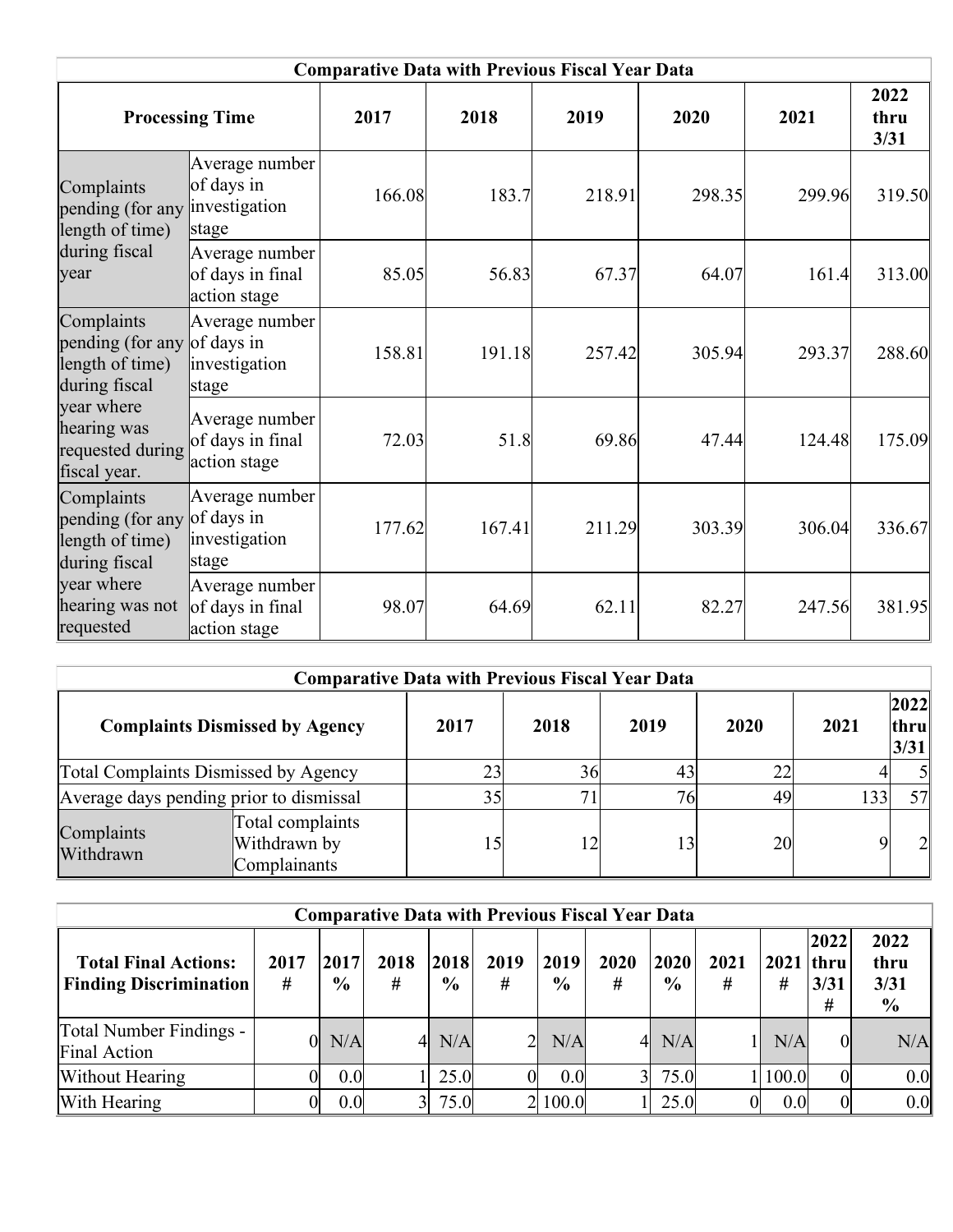|                                                                                                                                                                                                                          | <b>Comparative Data(Sec. 1614.705) with Previous Fiscal Year Data</b> |                       |                       |                  |                       |                       |                  |                       |                       |                  |                         |                       |                  |                  |                           |                   |                                            |
|--------------------------------------------------------------------------------------------------------------------------------------------------------------------------------------------------------------------------|-----------------------------------------------------------------------|-----------------------|-----------------------|------------------|-----------------------|-----------------------|------------------|-----------------------|-----------------------|------------------|-------------------------|-----------------------|------------------|------------------|---------------------------|-------------------|--------------------------------------------|
| <b>Findings of</b><br><b>Discrimination</b><br><b>Rendered by Basis</b><br><b>Note: Complaints can be</b><br>filed alleging multiple<br>bases. The sum of the<br>bases may not equal<br>total complaints and<br>findings |                                                                       | 2017<br>#             | 2017<br>$\frac{0}{0}$ | 2018<br>#        |                       | 2018<br>$\frac{0}{0}$ | 2019<br>#        |                       | 2019<br>$\frac{0}{0}$ |                  | 2020<br>#               | 2020<br>$\frac{0}{0}$ | 2021<br>#        |                  | 2021<br>#                 | thru<br>3/31<br># | 2022 2022<br>thru<br>3/31<br>$\frac{0}{0}$ |
| <b>Total Number Findings</b>                                                                                                                                                                                             |                                                                       | $\vert 0 \vert$       | N/A                   |                  | $\overline{4}$        | N/A                   |                  | $\overline{c}$        |                       | N/A              | $\overline{4}$          | N/A                   |                  | 1                | N/A                       | $\overline{0}$    | N/A                                        |
| Race                                                                                                                                                                                                                     |                                                                       | $\overline{0}$        | 0.0                   |                  |                       | 25.0                  |                  | $\overline{0}$        |                       | 0.0              | $\mathbf{1}$            | 25.0                  |                  | $\mathbf{1}$     | 100.0                     | $\mathbf{0}$      | 0.0                                        |
| Color                                                                                                                                                                                                                    |                                                                       | $\overline{0}$        | 0.0                   |                  | $\boldsymbol{0}$      | 0.0                   |                  | $\overline{0}$        |                       | 0.0              | $\overline{2}$          | 50.0                  |                  | $\boldsymbol{0}$ | 0.0                       | $\mathbf{0}$      | 0.0                                        |
| Religion                                                                                                                                                                                                                 |                                                                       | $\overline{0}$        | 0.0                   |                  | $\overline{0}$        | 0.0                   |                  | $\overline{0}$        |                       | 0.0              | $\mathbf{1}$            | 25.0                  |                  | $\overline{0}$   | 0.0                       | $\overline{0}$    | 0.0                                        |
| Reprisal                                                                                                                                                                                                                 |                                                                       | $\overline{0}$        | 0.0                   |                  | 3                     | 75.0                  |                  |                       | 2 100.0               |                  | $\overline{3}$          | 75.0                  |                  | 1 <sup>1</sup>   | 100.0                     | $\mathbf{0}$      | 0.0                                        |
| Sex (including complaints<br>filed under Equal Pay Act)                                                                                                                                                                  |                                                                       | $\overline{0}$        | 0.0                   |                  |                       | 25.0                  |                  |                       | 2 100.0               |                  | 3                       | 75.0                  |                  | 1 <sup>1</sup>   | 100.0                     | $\mathbf{0}$      | 0.0                                        |
| National Origin                                                                                                                                                                                                          |                                                                       | $\overline{0}$        | 0.0                   |                  | $\overline{0}$        | 0.0                   |                  | $\overline{0}$        |                       | 0.0              | $\mathbf{1}$            | 25.0                  |                  | $\boldsymbol{0}$ | 0.0                       | $\overline{0}$    | 0.0                                        |
| Age                                                                                                                                                                                                                      |                                                                       | $\overline{0}$        | 0.0                   |                  |                       | 25.0                  |                  | $\overline{2}$        | 100.0                 |                  | $\mathbf{1}$            | 25.0                  |                  | $\mathbf{0}$     | 0.0                       | $\overline{0}$    | 0.0                                        |
| Disability                                                                                                                                                                                                               |                                                                       | $\overline{0}$        | 0.0                   |                  | $\boldsymbol{0}$      | 0.0                   |                  | $\mathbf{1}$          |                       | 50.0             | $\mathbf{1}$            | 25.0                  |                  | $\boldsymbol{0}$ | 0.0                       | $\mathbf{0}$      | 0.0                                        |
| NonEEO basis                                                                                                                                                                                                             |                                                                       | $\overline{0}$        | 0.0                   |                  | $\overline{0}$        | 0.0                   |                  | $\mathbf{1}$          |                       | 50.0             | $\overline{0}$          | 0.0                   |                  | $\boldsymbol{0}$ | 0.0                       | $\overline{0}$    | 0.0                                        |
| Genetics                                                                                                                                                                                                                 |                                                                       | $\overline{0}$        | 0.0                   |                  | $\boldsymbol{0}$      | 0.0                   |                  | $\boldsymbol{0}$      |                       | 0.0              | $\boldsymbol{0}$        | 0.0                   |                  | $\boldsymbol{0}$ | 0.0                       | $\overline{0}$    | 0.0                                        |
| <b>PDA</b>                                                                                                                                                                                                               |                                                                       | $\overline{0}$        | 0.0                   |                  | $\boldsymbol{0}$      | 0.0                   |                  | $\overline{0}$        |                       | 0.0              | $\overline{0}$          | 0.0                   |                  | $\mathbf{0}$     | 0.0                       | $\mathbf{0}$      | 0.0                                        |
|                                                                                                                                                                                                                          | 2017<br>$\#$                                                          | 2017<br>$\frac{0}{0}$ |                       | 2018<br>#        | 2018<br>$\frac{0}{0}$ |                       | 2019<br>#        | 2019<br>$\frac{0}{0}$ |                       | 2020<br>#        | 2020<br>$\frac{0}{0}$   |                       | 2021<br>#        | 2021<br>#        | 2022<br>thru<br>3/31<br># |                   | 2022<br>thru<br>3/31<br>$\frac{0}{0}$      |
| <b>Findings After</b>                                                                                                                                                                                                    |                                                                       | N/A<br>$\overline{0}$ |                       | $\overline{3}$   | N/A                   |                       | $\overline{c}$   | N/A                   |                       | 3 <sup>l</sup>   | N/A                     |                       | $\overline{0}$   | N/A              |                           | $\boldsymbol{0}$  | N/A                                        |
| <b>Hearing</b>                                                                                                                                                                                                           |                                                                       |                       |                       |                  |                       |                       |                  |                       |                       |                  |                         |                       |                  |                  |                           |                   |                                            |
| Race                                                                                                                                                                                                                     |                                                                       | $\boldsymbol{0}$      | 0.0                   | $\boldsymbol{0}$ | 0.0                   |                       | $\boldsymbol{0}$ |                       | 0.0                   |                  | 33.3                    |                       | $\boldsymbol{0}$ | 0.0              |                           | $\overline{0}$    | 0.0                                        |
| Color                                                                                                                                                                                                                    |                                                                       | $\boldsymbol{0}$      | 0.0                   | $\boldsymbol{0}$ | 0.0                   |                       | $\overline{0}$   | 0.0                   |                       | $\overline{2}$   | 66.7                    |                       | $\boldsymbol{0}$ | 0.0              |                           | $\mathbf{0}$      | 0.0                                        |
| Religion                                                                                                                                                                                                                 |                                                                       | $\boldsymbol{0}$      | 0.0                   | $\boldsymbol{0}$ | 0.0                   |                       | $\overline{0}$   |                       | 0.0                   |                  | 33.3                    |                       | $\boldsymbol{0}$ | 0.0              |                           | $\overline{0}$    | 0.0                                        |
| Reprisal                                                                                                                                                                                                                 |                                                                       | $\boldsymbol{0}$      | 0.0                   | $\overline{3}$   | 100.0                 |                       |                  | 2 100.0               |                       |                  | 100.0<br>$\overline{3}$ |                       | $\boldsymbol{0}$ | 0.0              |                           | $\overline{0}$    | 0.0                                        |
| Sex (including<br>complaints filed under<br>Equal Pay Act)                                                                                                                                                               |                                                                       | $\boldsymbol{0}$      | 0.0                   |                  | 33.3                  |                       | $\overline{2}$   | 100.0                 |                       | $\overline{2}$   | 66.7                    |                       | $\boldsymbol{0}$ | 0.0              |                           | $\Omega$          | 0.0                                        |
| National Origin                                                                                                                                                                                                          |                                                                       | $\boldsymbol{0}$      | 0.0                   | $\boldsymbol{0}$ | 0.0                   |                       | $\overline{0}$   | 0.0                   |                       |                  | 33.3                    |                       | $\boldsymbol{0}$ | 0.0              |                           | $\overline{0}$    | 0.0                                        |
| Age                                                                                                                                                                                                                      |                                                                       | $\boldsymbol{0}$      | 0.0                   |                  | 33.3                  |                       | $\overline{2}$   | 100.0                 |                       |                  | 33.3                    |                       | $\boldsymbol{0}$ | 0.0              |                           | $\overline{0}$    | 0.0                                        |
| Disability                                                                                                                                                                                                               |                                                                       | $\boldsymbol{0}$      | 0.0                   | $\boldsymbol{0}$ | 0.0                   |                       |                  | 50.0                  |                       |                  | 33.3                    |                       | $\boldsymbol{0}$ | 0.0              |                           | $\overline{0}$    | 0.0                                        |
| <b>NONEEO</b>                                                                                                                                                                                                            |                                                                       | $\boldsymbol{0}$      | 0.0                   | $\boldsymbol{0}$ | 0.0                   |                       |                  | 50.0                  |                       | $\overline{0}$   |                         | 0.0                   | $\boldsymbol{0}$ | 0.0              |                           | $\overline{0}$    | 0.0                                        |
| Genetics                                                                                                                                                                                                                 |                                                                       | $\boldsymbol{0}$      | 0.0                   | $\boldsymbol{0}$ | 0.0                   |                       | $\overline{0}$   | 0.0                   |                       | $\boldsymbol{0}$ |                         | 0.0                   | $\boldsymbol{0}$ | 0.0              |                           | $\boldsymbol{0}$  | 0.0                                        |
| <b>PDA</b>                                                                                                                                                                                                               |                                                                       | $\boldsymbol{0}$      | 0.0                   | $\boldsymbol{0}$ |                       | 0.0                   | $\boldsymbol{0}$ |                       | 0.0                   | $\boldsymbol{0}$ |                         | 0.0                   | $\boldsymbol{0}$ | 0.0              |                           | $\overline{0}$    | 0.0                                        |
|                                                                                                                                                                                                                          |                                                                       |                       |                       |                  |                       |                       |                  |                       |                       |                  |                         |                       |                  |                  |                           |                   |                                            |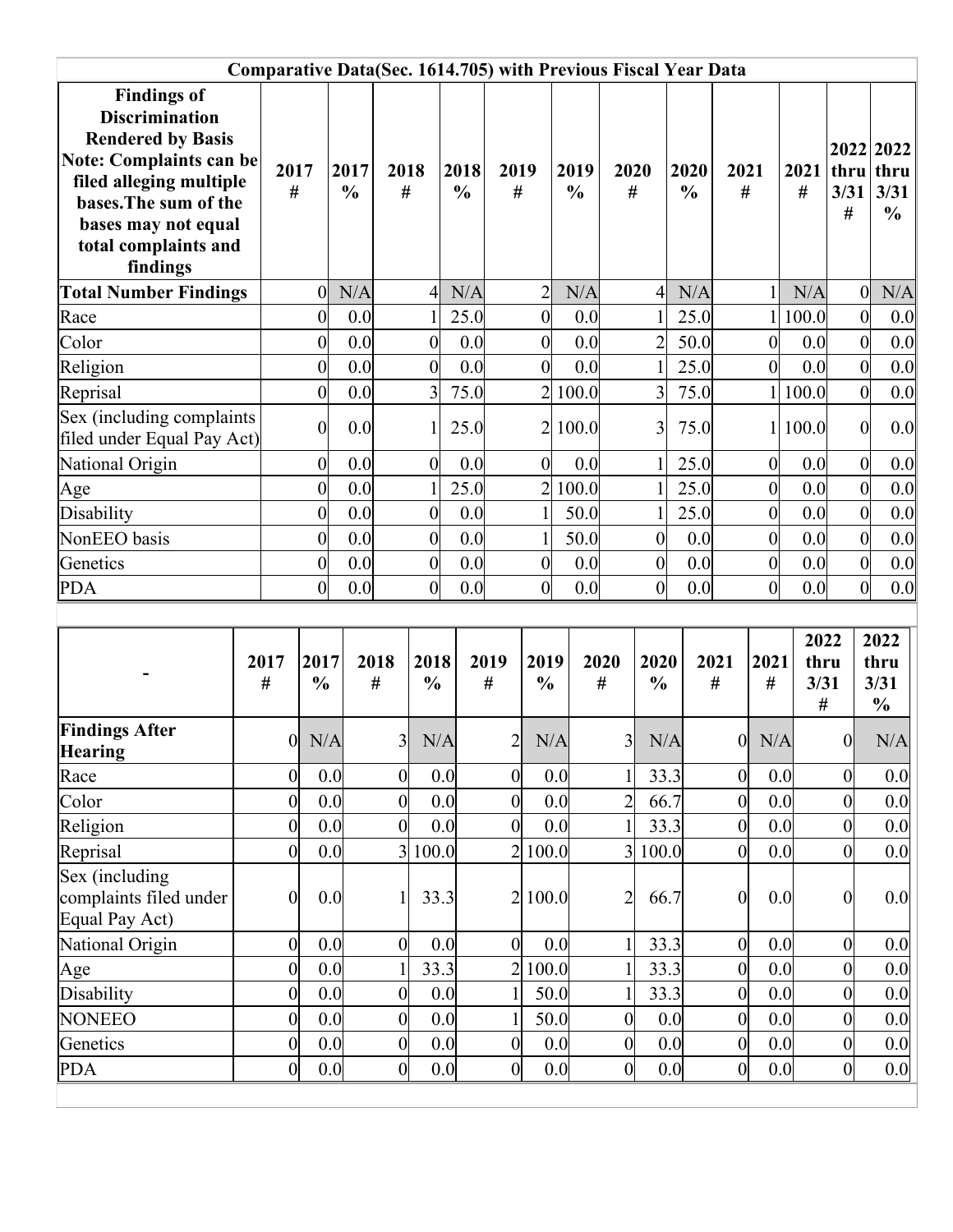|                                                            | 2017<br>#      | 2017<br>$\frac{6}{9}$ | 2018<br>#      | 2018<br>$\frac{6}{9}$ | 2019<br>#      | 2019<br>$\frac{6}{9}$ | 2020<br>#      | 2020<br>$\frac{6}{6}$ | 2021<br>#        | 2021<br># | 3/31<br>#        | 2022 2022<br>thru thru<br>3/31<br>$\frac{1}{2}$ |
|------------------------------------------------------------|----------------|-----------------------|----------------|-----------------------|----------------|-----------------------|----------------|-----------------------|------------------|-----------|------------------|-------------------------------------------------|
| <b>Findings Without</b><br><b>Hearing</b>                  | $\theta$       | N/A                   |                | N/A                   | $\overline{0}$ | N/A                   |                | N/A                   |                  | N/A       | $\overline{0}$   | N/A                                             |
| Race                                                       | $\overline{0}$ | 0.0                   |                | 1 100.0               | $\overline{0}$ | 0.0                   | $\overline{0}$ | 0.0                   |                  | 1 100.0   | $\overline{0}$   | 0.0                                             |
| Color                                                      | Ol             | 0.0                   | $\Omega$       | 0.0                   | $\overline{0}$ | 0.0                   | 0              | 0.0                   | $\overline{0}$   | 0.0       | $\overline{0}$   | 0.0                                             |
| Religion                                                   | 0              | 0.0                   | $\Omega$       | 0.0                   | $\overline{0}$ | 0.0                   | 0              | 0.0                   | $\overline{0}$   | 0.0       | $\overline{0}$   | 0.0                                             |
| Reprisal                                                   | Ωl             | 0.0                   | $\theta$       | 0.0                   | $\overline{0}$ | 0.0                   | 0              | 0.0                   |                  | 1 100.0   | $\overline{0}$   | 0.0                                             |
| Sex (including<br>complaints filed under<br>Equal Pay Act) | 0              | 0.0                   | $\overline{0}$ | 0.0                   | $\overline{0}$ | 0.0                   |                | 100.0                 |                  | 1 100.0   | $\overline{0}$   | 0.0                                             |
| National Origin                                            | 0              | 0.0                   | $\Omega$       | 0.0                   | 0              | 0.0                   | 0              | 0.0                   | $\overline{0}$   | 0.0       | $\overline{0}$   | 0.0                                             |
| Age                                                        | 0              | 0.0                   | O              | 0.0                   | 0              | 0.0                   | O              | 0.0                   | $\overline{0}$   | 0.0       | $\overline{0}$   | 0.0                                             |
| Disability                                                 | 0              | 0.0                   | $\Omega$       | 0.0                   | 0              | 0.0                   | 0              | 0.0                   | $\overline{0}$   | 0.0       | $\overline{0}$   | 0.0                                             |
| NonEEO basis                                               | 0              | 0.0                   | $\Omega$       | 0.0                   | 0              | 0.0                   | 0              | 0.0                   | $\overline{0}$   | 0.0       | $\overline{0}$   | 0.0                                             |
| Genetics                                                   | 0              | 0.0                   | $\Omega$       | 0.0                   | $\overline{0}$ | 0.0                   | 0              | 0.0                   | $\boldsymbol{0}$ | 0.0       | $\overline{0}$   | 0.0                                             |
| <b>PDA</b>                                                 | 0              | 0.0                   | 0              | 0.0                   | 0              | 0.0                   | 0              | 0.0                   | $\boldsymbol{0}$ | 0.0       | $\boldsymbol{0}$ | 0.0                                             |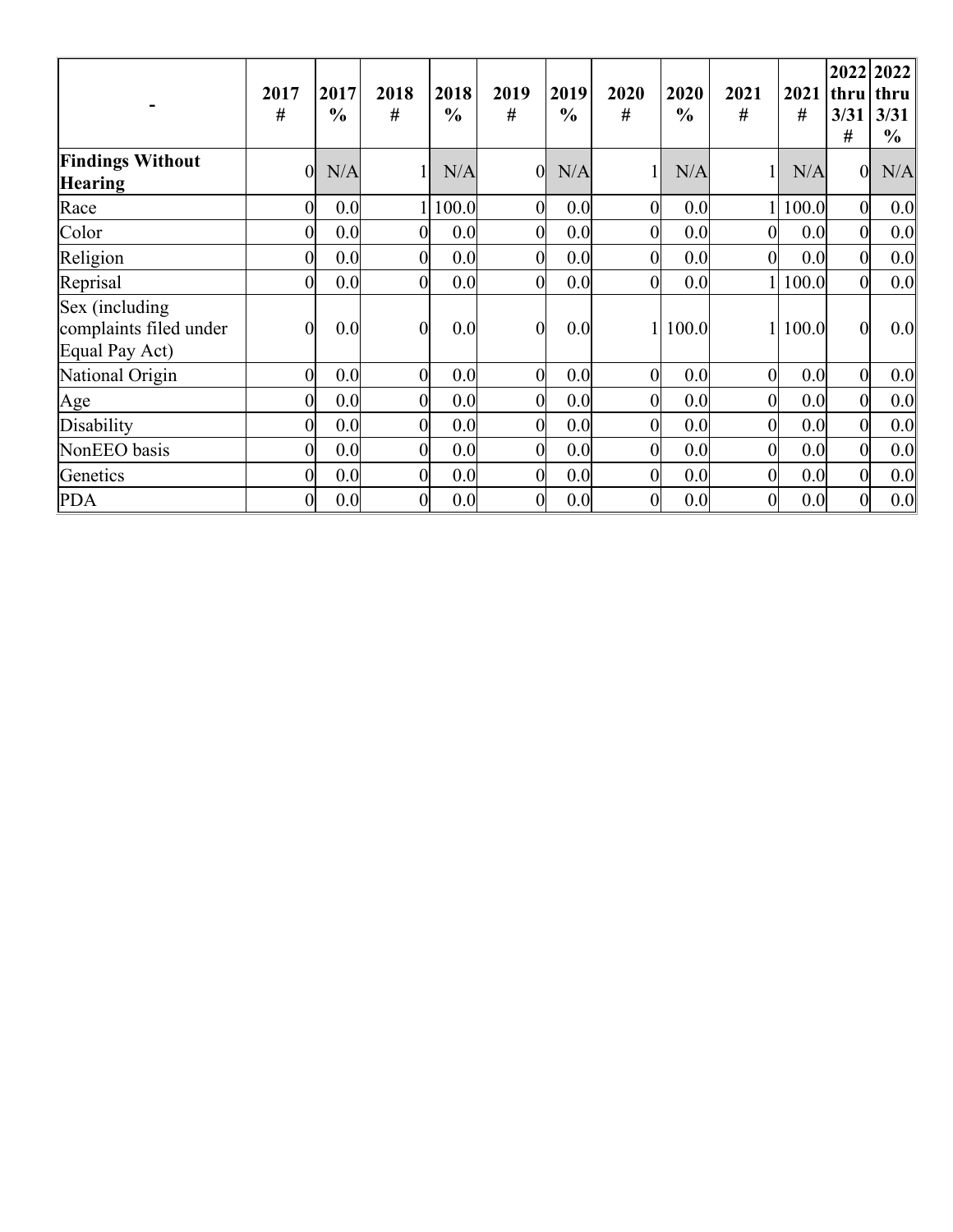|                                   | <b>Comparative Data(Sec. 1614.705) with Previous Fiscal Year Data</b> |                  |               |                  |               |                  |               |                  |               |                  |                  |                  |               |
|-----------------------------------|-----------------------------------------------------------------------|------------------|---------------|------------------|---------------|------------------|---------------|------------------|---------------|------------------|------------------|------------------|---------------|
|                                   |                                                                       | 2017             | 2017          | 2018             | 2018          | 2019             | 2019          | 2020             | 2020          | 2021             | $2021$ thru thru |                  | 2022 2022     |
|                                   |                                                                       | #                | $\frac{0}{0}$ | #                | $\frac{0}{0}$ | #                | $\frac{0}{0}$ | #                | $\frac{0}{0}$ | #                | #                | 3/31             | 3/31          |
|                                   |                                                                       |                  |               |                  |               |                  |               |                  |               |                  |                  | #                | $\frac{0}{0}$ |
| <b>Total Number Findings</b>      |                                                                       | $\theta$         | N/A           | 4                | N/A           | $\overline{2}$   | N/A           | $\overline{4}$   | N/A           | $\mathbf{1}$     | N/A              | 0                | N/A           |
| Appointment/Hire                  |                                                                       | $\overline{0}$   | 0.0           | $\overline{0}$   | 0.0           | $\overline{0}$   | 0.0           | $\overline{0}$   | 0.0           | $\boldsymbol{0}$ | 0.0              | $\boldsymbol{0}$ | 0.0           |
| <b>Assignment of Duties</b>       |                                                                       | 0                | 0.0           |                  | 25.0          | $\overline{0}$   | 0.0           |                  | 25.0          | $\boldsymbol{0}$ | 0.0              | $\boldsymbol{0}$ | 0.0           |
| Awards                            |                                                                       | $\overline{0}$   | 0.0           | $\overline{0}$   | 0.0           | $\overline{0}$   | 0.0           | $\overline{0}$   | 0.0           | $\overline{0}$   | 0.0              | $\mathbf{0}$     | 0.0           |
| Conversion to Full Time           |                                                                       | $\overline{0}$   | 0.0           | $\overline{0}$   | 0.0           | $\overline{0}$   | 0.0           | $\boldsymbol{0}$ | 0.0           | $\boldsymbol{0}$ | 0.0              | $\boldsymbol{0}$ | 0.0           |
| Disciplinary                      | Demotion                                                              | $\overline{0}$   | 0.0           | $\overline{0}$   | 0.0           | $\overline{0}$   | 0.0           | $\boldsymbol{0}$ | 0.0           | $\boldsymbol{0}$ | 0.0              | $\boldsymbol{0}$ | 0.0           |
| Action                            | Reprimand                                                             | $\boldsymbol{0}$ | 0.0           | $\overline{0}$   | 0.0           | $\overline{0}$   | 0.0           | $\overline{0}$   | 0.0           | $\boldsymbol{0}$ | 0.0              | $\overline{0}$   | 0.0           |
|                                   | Disciplinary<br>Warning                                               | $\boldsymbol{0}$ | 0.0           | $\overline{0}$   | 0.0           | $\overline{0}$   | 0.0           | $\boldsymbol{0}$ | 0.0           | $\boldsymbol{0}$ | 0.0              | $\boldsymbol{0}$ | 0.0           |
|                                   | Suspension                                                            | $\boldsymbol{0}$ | 0.0           | $\overline{0}$   | 0.0           | $\boldsymbol{0}$ | 0.0           | $\boldsymbol{0}$ | 0.0           | $\boldsymbol{0}$ | 0.0              | $\boldsymbol{0}$ | 0.0           |
|                                   | Removal                                                               | $\overline{0}$   | 0.0           | $\overline{0}$   | 0.0           | $\boldsymbol{0}$ | 0.0           | $\overline{0}$   | 0.0           | $\boldsymbol{0}$ | 0.0              | $\boldsymbol{0}$ | 0.0           |
|                                   | Other                                                                 | $\overline{0}$   | 0.0           |                  | 25.0          | $\overline{0}$   | 0.0           |                  | 25.0          | $\boldsymbol{0}$ | 0.0              | $\overline{0}$   | 0.0           |
| Duty Hours                        |                                                                       | $\overline{0}$   | 0.0           | $\overline{0}$   | 0.0           | $\overline{0}$   | 0.0           | $\overline{0}$   | 0.0           | $\mathbf{0}$     | 0.0              | $\overline{0}$   | 0.0           |
| Evaluation/Appraisal              |                                                                       | $\overline{0}$   | 0.0           |                  | 25.0          | $\overline{0}$   | 0.0           | $\boldsymbol{0}$ | 0.0           | $\mathbf{1}$     | 100.0            | $\boldsymbol{0}$ | 0.0           |
| Examination/Test                  |                                                                       | $\overline{0}$   | 0.0           | $\overline{0}$   | 0.0           | $\overline{0}$   | 0.0           | $\overline{0}$   | 0.0           | $\overline{0}$   | 0.0              | $\overline{0}$   | 0.0           |
| Harrassment                       | Non-Sexual                                                            | $\overline{0}$   | 0.0           | $\overline{0}$   | 0.0           | $\mathbf{1}$     | 50.0          |                  | 4 100.0       | $\mathbf{1}$     | 100.0            | $\overline{0}$   | 0.0           |
|                                   | Sexual                                                                | $\overline{0}$   | 0.0           | $\overline{0}$   | 0.0           | $\overline{0}$   | 0.0           | $\boldsymbol{0}$ | 0.0           | $\boldsymbol{0}$ | 0.0              | $\boldsymbol{0}$ | 0.0           |
| Medical Examination               |                                                                       | $\overline{0}$   | 0.0           | $\overline{0}$   | 0.0           | $\mathbf{1}$     | 50.0          | $\overline{0}$   | 0.0           | $\boldsymbol{0}$ | 0.0              | $\boldsymbol{0}$ | 0.0           |
| Pay Including Overtime            |                                                                       | $\overline{0}$   | 0.0           | $\overline{0}$   | 0.0           | $\overline{0}$   | 0.0           | $\overline{0}$   | 0.0           | $\boldsymbol{0}$ | 0.0              | $\boldsymbol{0}$ | 0.0           |
| Promotion/Non Selection           |                                                                       | $\overline{0}$   | 0.0           | $\overline{2}$   | 50.0          | $\mathbf{1}$     | 50.0          |                  | 25.0          | $\overline{0}$   | 0.0              | $\boldsymbol{0}$ | 0.0           |
| Reassignment                      | Denied                                                                | $\overline{0}$   | 0.0           | $\overline{0}$   | 0.0           | $\overline{0}$   | 0.0           |                  | 25.0          | $\boldsymbol{0}$ | 0.0              | $\boldsymbol{0}$ | 0.0           |
|                                   | Directed                                                              | $\overline{0}$   | 0.0           | $\overline{0}$   | 0.0           | $\overline{0}$   | 0.0           | 1                | 25.0          | $\boldsymbol{0}$ | 0.0              | $\overline{0}$   | 0.0           |
| Reasonable Accommodation          |                                                                       | $\overline{0}$   | 0.0           | $\overline{0}$   | 0.0           | $\mathbf{1}$     | 50.0          |                  | 25.0          | $\boldsymbol{0}$ | 0.0              | $\boldsymbol{0}$ | 0.0           |
| Reinstatement                     |                                                                       | $\boldsymbol{0}$ | 0.0           | $\boldsymbol{0}$ | $0.0\,$       | $\boldsymbol{0}$ | 0.0           | $\boldsymbol{0}$ | 0.0           | $\boldsymbol{0}$ | 0.0              | $\boldsymbol{0}$ | 0.0           |
| Retirement                        |                                                                       | $\overline{0}$   | 0.0           | $\boldsymbol{0}$ | 0.0           | $\overline{0}$   | 0.0           | $\overline{0}$   | 0.0           | $\overline{0}$   | 0.0              | $\overline{0}$   | 0.0           |
| Termination                       |                                                                       | $\boldsymbol{0}$ | 0.0           | $\boldsymbol{0}$ | 0.0           | $\overline{0}$   | 0.0           |                  | 25.0          | $\overline{0}$   | 0.0              | $\overline{0}$   | 0.0           |
| Terms/Conditions of<br>Employment |                                                                       | $\overline{0}$   | 0.0           | $\boldsymbol{0}$ | 0.0           | $\overline{0}$   | 0.0           | $\overline{0}$   | 0.0           | $\boldsymbol{0}$ | 0.0              | $\overline{0}$   | 0.0           |
| Time and Attendance               |                                                                       | $\boldsymbol{0}$ | 0.0           | $\boldsymbol{0}$ | 0.0           | $\boldsymbol{0}$ | 0.0           |                  | 50.0          | $\overline{0}$   | 0.0              | $\overline{0}$   | 0.0           |
| Training                          |                                                                       | $\overline{0}$   | 0.0           | $\boldsymbol{0}$ | 0.0           | $\overline{0}$   | 0.0           | $\overline{0}$   | 0.0           |                  | 1 100.0          | $\boldsymbol{0}$ | 0.0           |
| <b>User Defined Other</b>         |                                                                       | $\boldsymbol{0}$ | 0.0           | $\overline{0}$   | 0.0           | $\overline{0}$   | 0.0           | $\theta$         | 0.0           | $\overline{0}$   | 0.0              | $\boldsymbol{0}$ | 0.0           |
| Sex-Stereotyping                  |                                                                       | $\boldsymbol{0}$ | 0.0           | $\boldsymbol{0}$ | 0.0           | $\overline{0}$   | 0.0           | $\overline{0}$   | 0.0           | $\overline{0}$   | 0.0              | $\overline{0}$   | 0.0           |
| Religious Accommodation           |                                                                       | $\overline{0}$   | 0.0           | $\boldsymbol{0}$ | 0.0           | $\overline{0}$   | 0.0           | $\overline{0}$   | 0.0           | $\boldsymbol{0}$ | 0.0              | $\boldsymbol{0}$ | 0.0           |
| Telework                          |                                                                       | $\boldsymbol{0}$ | 0.0           | $\boldsymbol{0}$ | 0.0           | $\boldsymbol{0}$ | 0.0           | $\boldsymbol{0}$ | 0.0           | $\boldsymbol{0}$ | 0.0              | $\boldsymbol{0}$ | 0.0           |
| Sex - Stereotyping                |                                                                       | $\overline{0}$   | 0.0           | $\overline{0}$   | 0.0           | $\overline{0}$   | 0.0           | $\overline{0}$   | 0.0           | $\mathbf{0}$     | 0.0              | $\overline{0}$   | 0.0           |
|                                   |                                                                       |                  |               |                  |               |                  |               |                  |               |                  |                  |                  |               |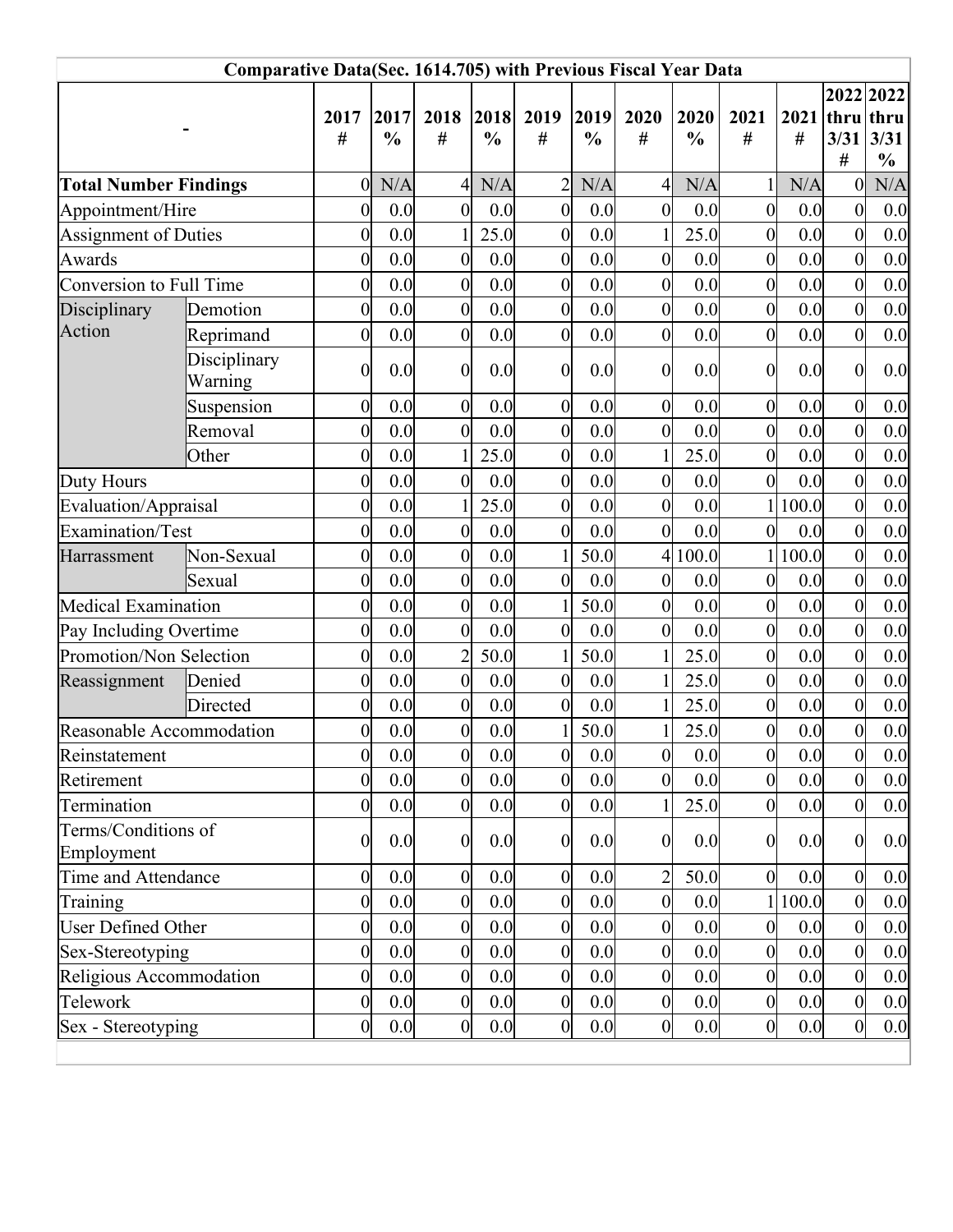|                                   |                         | 2017<br>$^{\#}$  | 2017<br>$\frac{0}{0}$ | 2018<br>#        | 2018<br>$\frac{0}{0}$ | 2019<br>#        | 2019<br>$\frac{0}{0}$ | 2020<br>#        | 2020<br>$\frac{0}{0}$ | 2021<br>#        | $2021$ thru<br># | 3/31<br>#        | 2022 2022<br>thru<br>3/31<br>$\frac{0}{0}$ |
|-----------------------------------|-------------------------|------------------|-----------------------|------------------|-----------------------|------------------|-----------------------|------------------|-----------------------|------------------|------------------|------------------|--------------------------------------------|
| <b>Findings After Hearing</b>     |                         | $\overline{0}$   | N/A                   | 3                | N/A                   | $\overline{2}$   | N/A                   | 1                | N/A                   | $\boldsymbol{0}$ | N/A              | $\overline{0}$   | N/A                                        |
| Appointment/Hire                  |                         | $\boldsymbol{0}$ | 0.0                   | $\overline{0}$   | 0.0                   | $\overline{0}$   | 0.0                   | $\overline{0}$   | 0.0                   | $\boldsymbol{0}$ | 0.0              | $\boldsymbol{0}$ | 0.0                                        |
| <b>Assignment of Duties</b>       |                         | $\overline{0}$   | 0.0                   |                  | 33.3                  | $\boldsymbol{0}$ | 0.0                   | $\mathbf{1}$     | 100.0                 | $\boldsymbol{0}$ | 0.0              | $\boldsymbol{0}$ | 0.0                                        |
| Awards                            |                         | $\boldsymbol{0}$ | 0.0                   | $\boldsymbol{0}$ | 0.0                   | $\boldsymbol{0}$ | 0.0                   | $\overline{0}$   | 0.0                   | $\boldsymbol{0}$ | 0.0              | $\boldsymbol{0}$ | 0.0                                        |
| Conversion to Full Time           |                         | $\overline{0}$   | 0.0                   | $\mathbf{0}$     | 0.0                   | $\boldsymbol{0}$ | 0.0                   | $\overline{0}$   | 0.0                   | $\boldsymbol{0}$ | 0.0              | $\mathbf{0}$     | 0.0                                        |
| Disciplinary                      | Demotion                | $\overline{0}$   | 0.0                   | $\boldsymbol{0}$ | 0.0                   | $\boldsymbol{0}$ | 0.0                   | $\overline{0}$   | 0.0                   | $\boldsymbol{0}$ | 0.0              | $\mathbf{0}$     | 0.0                                        |
| Action                            | Reprimand               | $\boldsymbol{0}$ | 0.0                   | $\boldsymbol{0}$ | 0.0                   | $\boldsymbol{0}$ | 0.0                   | $\overline{0}$   | 0.0                   | $\overline{0}$   | 0.0              | $\boldsymbol{0}$ | 0.0                                        |
|                                   | Disciplinary<br>Warning | $\overline{0}$   | 0.0                   | $\overline{0}$   | 0.0                   | $\boldsymbol{0}$ | 0.0                   | $\overline{0}$   | 0.0                   | $\overline{0}$   | 0.0              | $\overline{0}$   | 0.0                                        |
|                                   | Suspension              | $\overline{0}$   | 0.0                   | $\boldsymbol{0}$ | 0.0                   | $\boldsymbol{0}$ | 0.0                   | $\overline{0}$   | 0.0                   | $\boldsymbol{0}$ | 0.0              | $\overline{0}$   | 0.0                                        |
|                                   | Removal                 | $\overline{0}$   | 0.0                   | $\overline{0}$   | 0.0                   | $\boldsymbol{0}$ | 0.0                   | $\overline{0}$   | 0.0                   | $\boldsymbol{0}$ | 0.0              | $\overline{0}$   | 0.0                                        |
|                                   | Other                   | $\boldsymbol{0}$ | 0.0                   |                  | 33.3                  | $\boldsymbol{0}$ | 0.0                   | 1                | 100.0                 | $\boldsymbol{0}$ | 0.0              | $\boldsymbol{0}$ | 0.0                                        |
| Duty Hours                        |                         | $\overline{0}$   | 0.0                   | $\boldsymbol{0}$ | 0.0                   | $\overline{0}$   | 0.0                   | $\overline{0}$   | 0.0                   | $\boldsymbol{0}$ | 0.0              | $\overline{0}$   | 0.0                                        |
| Evaluation/Appraisal              |                         | $\overline{0}$   | 0.0                   |                  | 33.3                  | $\boldsymbol{0}$ | 0.0                   | $\overline{0}$   | 0.0                   | $\boldsymbol{0}$ | 0.0              | $\overline{0}$   | 0.0                                        |
| Examination/Test                  |                         | $\boldsymbol{0}$ | 0.0                   | $\boldsymbol{0}$ | 0.0                   | $\boldsymbol{0}$ | 0.0                   | $\overline{0}$   | 0.0                   | $\boldsymbol{0}$ | 0.0              | $\boldsymbol{0}$ | 0.0                                        |
| Harrassment                       | Non-Sexual              | $\overline{0}$   | 0.0                   | $\boldsymbol{0}$ | 0.0                   | $\mathbf{1}$     | 50.0                  | $\overline{3}$   | 300.0                 | $\boldsymbol{0}$ | 0.0              | $\overline{0}$   | 0.0                                        |
|                                   | Sexual                  | $\overline{0}$   | 0.0                   | $\boldsymbol{0}$ | 0.0                   | $\overline{0}$   | 0.0                   | $\overline{0}$   | 0.0                   | $\overline{0}$   | 0.0              | $\overline{0}$   | 0.0                                        |
| Medical Examination               |                         | $\boldsymbol{0}$ | 0.0                   | $\boldsymbol{0}$ | 0.0                   | 1                | 50.0                  | $\overline{0}$   | 0.0                   | $\boldsymbol{0}$ | 0.0              | $\boldsymbol{0}$ | 0.0                                        |
| Pay Including Overtime            |                         | $\overline{0}$   | 0.0                   | $\boldsymbol{0}$ | 0.0                   | $\boldsymbol{0}$ | 0.0                   | $\overline{0}$   | 0.0                   | $\boldsymbol{0}$ | 0.0              | $\boldsymbol{0}$ | 0.0                                        |
| Promotion/Non Selection           |                         | $\overline{0}$   | 0.0                   |                  | 33.3                  | $\mathbf{1}$     | 50.0                  | $\mathbf{1}$     | 100.0                 | $\boldsymbol{0}$ | 0.0              | $\overline{0}$   | 0.0                                        |
| Reassignment                      | Denied                  | $\boldsymbol{0}$ | 0.0                   | $\boldsymbol{0}$ | 0.0                   | $\boldsymbol{0}$ | 0.0                   | $\mathbf{1}$     | 100.0                 | $\boldsymbol{0}$ | 0.0              | $\boldsymbol{0}$ | 0.0                                        |
|                                   | Directed                | $\overline{0}$   | 0.0                   | $\boldsymbol{0}$ | 0.0                   | $\overline{0}$   | 0.0                   | $1\vert$         | 100.0                 | $\boldsymbol{0}$ | 0.0              | $\boldsymbol{0}$ | 0.0                                        |
| Reasonable Accommodation          |                         | $\overline{0}$   | 0.0                   | $\boldsymbol{0}$ | 0.0                   | $\mathbf{1}$     | 50.0                  | $\mathbf{1}$     | 100.0                 | $\boldsymbol{0}$ | 0.0              | $\overline{0}$   | 0.0                                        |
| Reinstatement                     |                         | $\boldsymbol{0}$ | 0.0                   | $\boldsymbol{0}$ | 0.0                   | $\boldsymbol{0}$ | 0.0                   | $\overline{0}$   | 0.0                   | $\boldsymbol{0}$ | 0.0              | $\boldsymbol{0}$ | 0.0                                        |
| Retirement                        |                         | $\boldsymbol{0}$ | 0.0                   | $\boldsymbol{0}$ | $0.0\,$               | $\boldsymbol{0}$ | 0.0                   | $\boldsymbol{0}$ | $0.0\,$               | $\boldsymbol{0}$ | $0.0\,$          | $\boldsymbol{0}$ | 0.0                                        |
| Termination                       |                         | $\overline{0}$   | 0.0                   | $\boldsymbol{0}$ | 0.0                   | $\overline{0}$   | 0.0                   |                  | 1 100.0               | $\mathbf{0}$     | 0.0              | $\overline{0}$   | 0.0                                        |
| Terms/Conditions of<br>Employment |                         | $\overline{0}$   | 0.0                   | $\boldsymbol{0}$ | 0.0                   | $\overline{0}$   | 0.0                   | $\boldsymbol{0}$ | 0.0                   | $\boldsymbol{0}$ | 0.0              | $\boldsymbol{0}$ | 0.0                                        |
| Time and Attendance               |                         | $\overline{0}$   | 0.0                   | $\overline{0}$   | 0.0                   | $\boldsymbol{0}$ | 0.0                   |                  | 1 100.0               | $\boldsymbol{0}$ | 0.0              | $\boldsymbol{0}$ | 0.0                                        |
| Training                          |                         | $\overline{0}$   | 0.0                   | $\boldsymbol{0}$ | 0.0                   | $\overline{0}$   | 0.0                   | $\boldsymbol{0}$ | 0.0                   | $\overline{0}$   | 0.0              | $\overline{0}$   | 0.0                                        |
| <b>User Defined Other</b>         |                         | $\overline{0}$   | 0.0                   | $\boldsymbol{0}$ | 0.0                   | $\boldsymbol{0}$ | 0.0                   | $\overline{0}$   | 0.0                   | $\boldsymbol{0}$ | 0.0              | $\boldsymbol{0}$ | 0.0                                        |
| Sex-Stereotyping                  |                         | $\boldsymbol{0}$ | 0.0                   | $\boldsymbol{0}$ | 0.0                   | $\boldsymbol{0}$ | 0.0                   | $\overline{0}$   | 0.0                   | $\boldsymbol{0}$ | 0.0              | $\boldsymbol{0}$ | 0.0                                        |
| Religious Accommodation           |                         | $\overline{0}$   | 0.0                   | $\boldsymbol{0}$ | 0.0                   | $\overline{0}$   | 0.0                   | $\boldsymbol{0}$ | 0.0                   | $\boldsymbol{0}$ | 0.0              | $\overline{0}$   | 0.0                                        |
| Telework                          |                         | $\overline{0}$   | 0.0                   | $\boldsymbol{0}$ | 0.0                   | $\boldsymbol{0}$ | 0.0                   | $\overline{0}$   | 0.0                   | $\boldsymbol{0}$ | 0.0              | $\boldsymbol{0}$ | 0.0                                        |
| Sex - Stereotyping                |                         | $\overline{0}$   | 0.0                   | $\overline{0}$   | 0.0                   | $\overline{0}$   | 0.0                   | $\boldsymbol{0}$ | 0.0                   | $\overline{0}$   | 0.0              | $\boldsymbol{0}$ | 0.0                                        |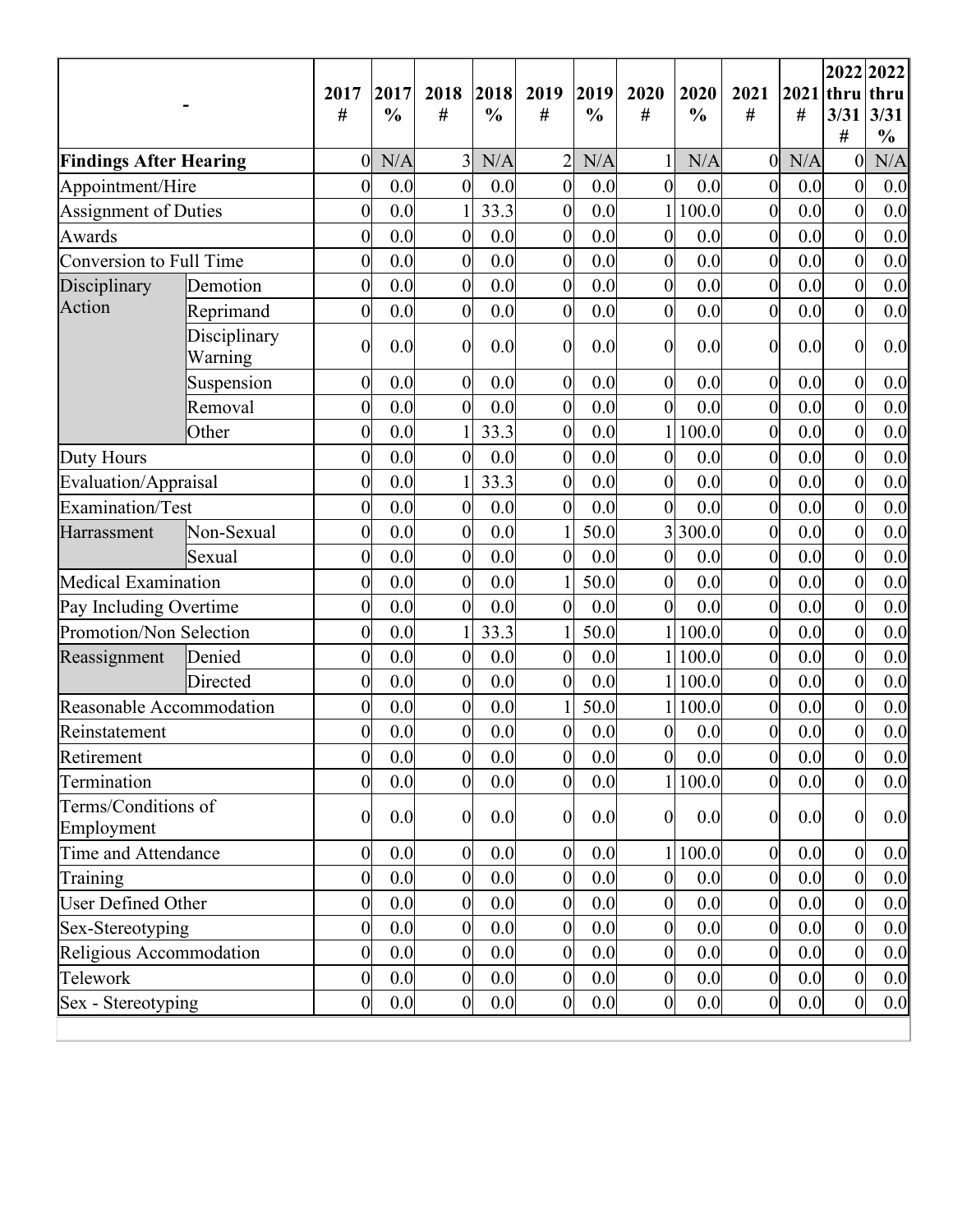|                                   |                         | 2017<br>#        | 2017<br>$\frac{0}{0}$ | 2018<br>#        | 2018<br>$\frac{0}{0}$ | 2019<br>#        | 2019<br>$\frac{0}{0}$ | 2020<br>#        | 2020<br>$\frac{0}{0}$ | 2021<br>#        | $2021$ thru<br># | 3/31                | 2022 2022<br>thru<br>3/31<br>$\frac{0}{0}$ |
|-----------------------------------|-------------------------|------------------|-----------------------|------------------|-----------------------|------------------|-----------------------|------------------|-----------------------|------------------|------------------|---------------------|--------------------------------------------|
| <b>Findings Without Hearing</b>   |                         | $\overline{0}$   | N/A                   |                  | N/A                   | $\boldsymbol{0}$ | N/A                   | $\overline{0}$   | N/A                   | $\boldsymbol{0}$ | N/A              | #<br>$\overline{0}$ | N/A                                        |
| Appointment/Hire                  |                         | $\overline{0}$   | 0.0                   | $\boldsymbol{0}$ | 0.0                   | $\boldsymbol{0}$ | 0.0                   | $\overline{0}$   | 0.0                   | $\boldsymbol{0}$ | 0.0              | $\overline{0}$      | 0.0                                        |
| <b>Assignment of Duties</b>       |                         | $\overline{0}$   | 0.0                   | $\boldsymbol{0}$ | 0.0                   | $\boldsymbol{0}$ | 0.0                   |                  | 0.0                   | $\overline{0}$   | 0.0              | $\overline{0}$      | 0.0                                        |
| Awards                            |                         | $\overline{0}$   | 0.0                   | $\boldsymbol{0}$ | 0.0                   | $\boldsymbol{0}$ | 0.0                   | $\boldsymbol{0}$ | 0.0                   | $\boldsymbol{0}$ | 0.0              | $\boldsymbol{0}$    | 0.0                                        |
| Conversion to Full Time           |                         | $\overline{0}$   | 0.0                   | $\boldsymbol{0}$ | 0.0                   | $\overline{0}$   | 0.0                   | $\overline{0}$   | 0.0                   | $\boldsymbol{0}$ | 0.0              | $\overline{0}$      | 0.0                                        |
| Disciplinary                      | Demotion                | $\overline{0}$   | 0.0                   | $\boldsymbol{0}$ | 0.0                   | $\overline{0}$   | 0.0                   | $\overline{0}$   | 0.0                   | $\boldsymbol{0}$ | 0.0              | $\overline{0}$      | 0.0                                        |
| Action                            | Reprimand               | $\overline{0}$   | 0.0                   | $\mathbf{0}$     | 0.0                   | $\boldsymbol{0}$ | 0.0                   | $\overline{0}$   | 0.0                   | $\overline{0}$   | 0.0              | $\overline{0}$      | 0.0                                        |
|                                   | Disciplinary<br>Warning | $\overline{0}$   | 0.0                   | $\boldsymbol{0}$ | 0.0                   | $\boldsymbol{0}$ | 0.0                   | $\overline{0}$   | 0.0                   | $\overline{0}$   | 0.0              | $\overline{0}$      | 0.0                                        |
|                                   | Suspension              | $\boldsymbol{0}$ | 0.0                   | $\boldsymbol{0}$ | 0.0                   | $\overline{0}$   | 0.0                   | $\overline{0}$   | 0.0                   | $\boldsymbol{0}$ | 0.0              | $\overline{0}$      | 0.0                                        |
|                                   | Removal                 | $\overline{0}$   | 0.0                   | $\boldsymbol{0}$ | 0.0                   | $\boldsymbol{0}$ | 0.0                   | $\boldsymbol{0}$ | 0.0                   | $\boldsymbol{0}$ | 0.0              | $\overline{0}$      | 0.0                                        |
|                                   | Other                   | $\overline{0}$   | 0.0                   | $\boldsymbol{0}$ | 0.0                   | $\boldsymbol{0}$ | 0.0                   |                  | 0.0                   | $\boldsymbol{0}$ | 0.0              | $\boldsymbol{0}$    | 0.0                                        |
| Duty Hours                        |                         | $\overline{0}$   | 0.0                   | $\boldsymbol{0}$ | 0.0                   | $\boldsymbol{0}$ | 0.0                   | $\overline{0}$   | 0.0                   | $\boldsymbol{0}$ | 0.0              | $\boldsymbol{0}$    | 0.0                                        |
| Evaluation/Appraisal              |                         | $\overline{0}$   | 0.0                   | $\boldsymbol{0}$ | 0.0                   | $\boldsymbol{0}$ | 0.0                   | $\boldsymbol{0}$ | 0.0                   | $\overline{0}$   | 0.0              | $\overline{0}$      | 0.0                                        |
| Examination/Test                  |                         | $\overline{0}$   | 0.0                   | $\boldsymbol{0}$ | 0.0                   | $\boldsymbol{0}$ | 0.0                   | $\boldsymbol{0}$ | 0.0                   | $\boldsymbol{0}$ | 0.0              | $\boldsymbol{0}$    | 0.0                                        |
| Harrassment                       | Non-Sexual              | $\overline{0}$   | 0.0                   | $\boldsymbol{0}$ | 0.0                   | $\boldsymbol{0}$ | 0.0                   | 3                | 0.0                   | $\mathbf{0}$     | 0.0              | $\boldsymbol{0}$    | 0.0                                        |
|                                   | Sexual                  | $\overline{0}$   | 0.0                   | $\boldsymbol{0}$ | 0.0                   | $\overline{0}$   | 0.0                   | $\mathbf{0}$     | 0.0                   | $\boldsymbol{0}$ | 0.0              | $\overline{0}$      | 0.0                                        |
| Medical Examination               |                         | $\overline{0}$   | 0.0                   | $\boldsymbol{0}$ | 0.0                   | $\boldsymbol{0}$ | 0.0                   | $\boldsymbol{0}$ | 0.0                   | $\boldsymbol{0}$ | 0.0              | $\boldsymbol{0}$    | 0.0                                        |
| Pay Including Overtime            |                         | $\overline{0}$   | 0.0                   | $\boldsymbol{0}$ | 0.0                   | $\overline{0}$   | 0.0                   | $\overline{0}$   | 0.0                   | $\boldsymbol{0}$ | 0.0              | $\boldsymbol{0}$    | 0.0                                        |
| Promotion/Non Selection           |                         | $\overline{0}$   | 0.0                   |                  | 100.0                 | $\overline{0}$   | 0.0                   |                  | 0.0                   | $\boldsymbol{0}$ | 0.0              | $\overline{0}$      | 0.0                                        |
| Reassignment                      | Denied                  | $\overline{0}$   | 0.0                   | $\boldsymbol{0}$ | 0.0                   | $\boldsymbol{0}$ | 0.0                   |                  | 0.0                   | $\boldsymbol{0}$ | 0.0              | $\boldsymbol{0}$    | 0.0                                        |
|                                   | Directed                | $\overline{0}$   | 0.0                   | $\boldsymbol{0}$ | 0.0                   | $\boldsymbol{0}$ | 0.0                   |                  | 0.0                   | $\overline{0}$   | 0.0              | $\boldsymbol{0}$    | 0.0                                        |
| Reasonable Accommodation          |                         | $\overline{0}$   | 0.0                   | $\boldsymbol{0}$ | 0.0                   | $\boldsymbol{0}$ | 0.0                   |                  | 0.0                   | $\boldsymbol{0}$ | 0.0              | $\boldsymbol{0}$    | 0.0                                        |
| Reinstatement                     |                         | $\overline{0}$   | 0.0                   | $\boldsymbol{0}$ | 0.0                   | $\boldsymbol{0}$ | 0.0                   | $\overline{0}$   | 0.0                   | $\boldsymbol{0}$ | $0.0\,$          | $\boldsymbol{0}$    | 0.0                                        |
| Retirement                        |                         | $\boldsymbol{0}$ | 0.0                   | $\boldsymbol{0}$ | 0.0                   | $\overline{0}$   | 0.0                   | $\boldsymbol{0}$ | $0.0\,$               | $\boldsymbol{0}$ | 0.0              | $\boldsymbol{0}$    | 0.0                                        |
| Termination                       |                         | $\overline{0}$   | 0.0                   | $\boldsymbol{0}$ | 0.0                   | $\overline{0}$   | 0.0                   | $\mathbf{1}$     | 0.0                   | $\overline{0}$   | 0.0              | $\overline{0}$      | 0.0                                        |
| Terms/Conditions of<br>Employment |                         | $\overline{0}$   | 0.0                   | $\boldsymbol{0}$ | 0.0                   | $\boldsymbol{0}$ | 0.0                   | $\boldsymbol{0}$ | 0.0                   | $\boldsymbol{0}$ | 0.0              | $\boldsymbol{0}$    | 0.0                                        |
| Time and Attendance               |                         | $\overline{0}$   | 0.0                   | $\boldsymbol{0}$ | 0.0                   | $\boldsymbol{0}$ | 0.0                   |                  | 0.0                   | $\boldsymbol{0}$ | 0.0              | $\boldsymbol{0}$    | 0.0                                        |
| Training                          |                         | $\overline{0}$   | 0.0                   | $\boldsymbol{0}$ | 0.0                   | $\boldsymbol{0}$ | 0.0                   | $\overline{0}$   | 0.0                   | $\boldsymbol{0}$ | 0.0              | $\overline{0}$      | 0.0                                        |
| <b>User Defined Other</b>         |                         | $\overline{0}$   | 0.0                   | $\boldsymbol{0}$ | 0.0                   | $\boldsymbol{0}$ | 0.0                   | $\overline{0}$   | 0.0                   | $\boldsymbol{0}$ | 0.0              | $\overline{0}$      | 0.0                                        |
| Sex-Stereotyping                  |                         | $\boldsymbol{0}$ | 0.0                   | $\boldsymbol{0}$ | 0.0                   | $\boldsymbol{0}$ | 0.0                   | $\overline{0}$   | 0.0                   | $\boldsymbol{0}$ | 0.0              | $\boldsymbol{0}$    | 0.0                                        |
| Religious Accommodation           |                         | $\overline{0}$   | 0.0                   | $\boldsymbol{0}$ | 0.0                   | $\boldsymbol{0}$ | 0.0                   | $\overline{0}$   | 0.0                   | $\mathbf{0}$     | 0.0              | $\overline{0}$      | 0.0                                        |
| Telework                          |                         | $\overline{0}$   | 0.0                   | $\boldsymbol{0}$ | 0.0                   | $\boldsymbol{0}$ | 0.0                   | $\mathbf{0}$     | 0.0                   | $\boldsymbol{0}$ | 0.0              | $\boldsymbol{0}$    | 0.0                                        |
| Sex - Stereotyping                |                         | $\overline{0}$   | 0.0                   | $\overline{0}$   | 0.0                   | $\boldsymbol{0}$ | 0.0                   | $\boldsymbol{0}$ | 0.0                   | $\overline{0}$   | 0.0              | $\boldsymbol{0}$    | 0.0                                        |